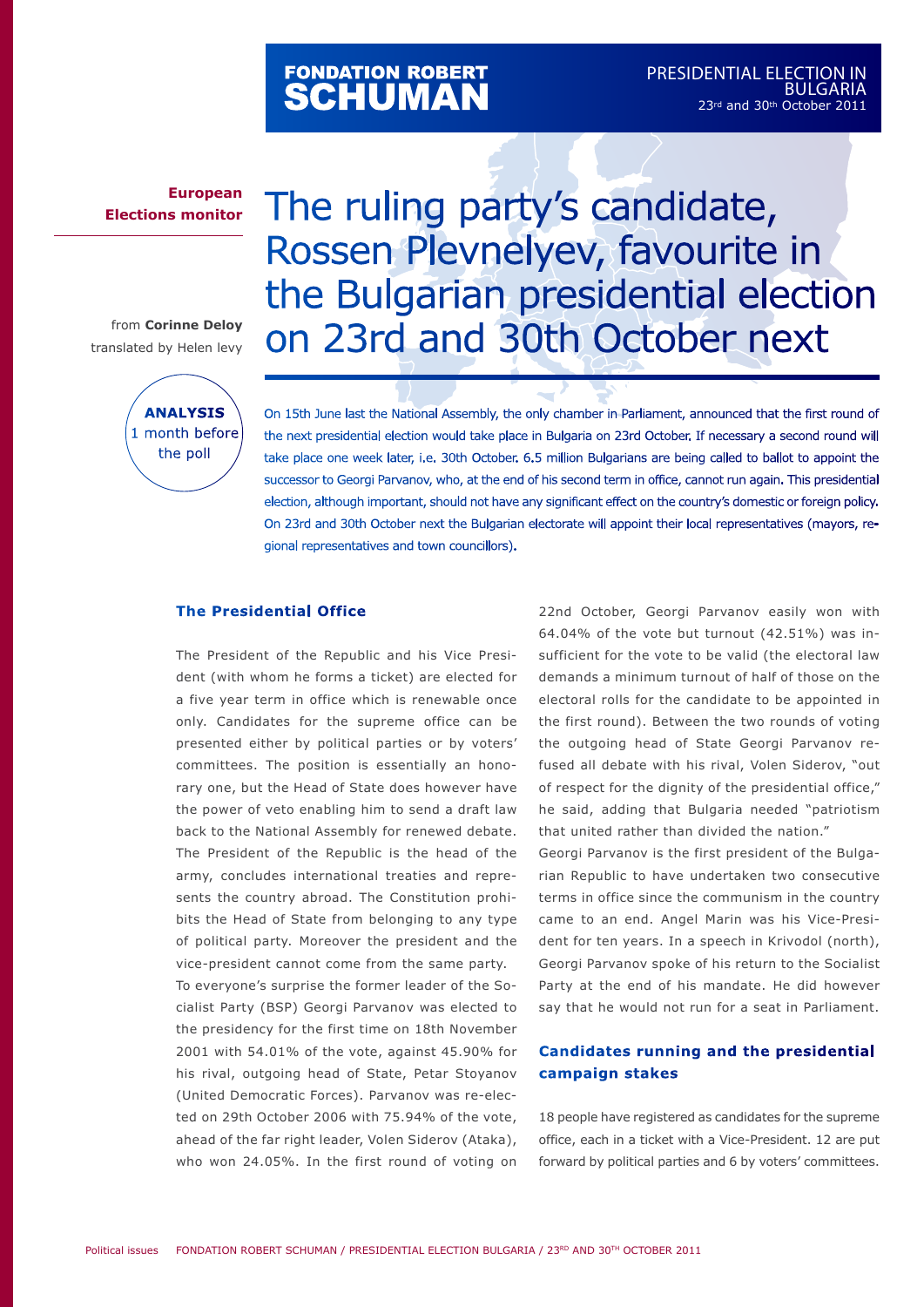On 4th September last the Citizens for the European Development of Bulgaria (GERB, "blazon" in Bulgarian), the party of Prime Minister Boyko Borissov, appointed Rossen Plevnelyev, Regional Development and Public Works Minister, as the candidate for the supreme office. The latter immediately resigned from office and was replaced by Deputy Minister, Liliana Pavlova. He forms a ticket with Justice Minister Margarita Popova. Neither are GERB members.

Margarita Popova declared that she wanted to continue and complete ongoing legal reform in the event of victory. She said she wanted the practice of the presidential veto, which is only formal, since it can be followed by another vote in parliament, to be r re-examined so that the Head of State can take greater part in the writing of the laws.

When interviewed about his own aspirations in the presidential election Prime Minister Boyko Borissov said that "it would be a betrayal with regard to GERB voters and an abdication from responsibility on his part". The head of government did for some time think of putting forward Tsevtan Tsevtanov, GERB's second most important personality and present Interior Minister. "I really need him," said Boyko Borissov in justification of his choice.

Some political analysts have said they are concerned about Rossen Plevnelyev's inexperience and about the danger of the division of power if he wins the presidential election. "In this case we would have a weak President with the total concentration of power in the hands of the government and a powerful Boyko Borissov," stresses Antony Todorov, political scientist. Johanna Deimel, Deputy Director of the Südosteuropa-Gesellschaft in Munich, said that the Prime Minister had decided to appoint Rossen Plevnelyev to drive a political rival out of government. Likewise the appointment of Margarita Popova as Vice-President would enable him to remove one of his main opponents, since the Justice Minister often disagrees with the measures implemented to counter crime.

Ivaylo Kalfine, MEP and former Foreign Minister (2005-2009) in the government led by Serguey Stanichev, will be running for the Socialist Party (BSP). He is standing with Stefan Danaylov, a famous actor (he is one of the heroes of the TV series, Stuklen Dom, the Glass House) and former Culture Minister (2005-2009), who refused to run in first position. "Bulgaria needs a different politics, politics of dialogue, leadership alternatives," he declared indicating that the Socialist Party had to counter "the policy of pressurising institutions" undertaken by the GERB, which simply "defends the interests of the business world," likewise the aggressiveness of the ruling party towards "anyone who thinks differently.

Serguei Stanichev, the Socialist Party leader threatened to resign from office "if the Socialist Party did not succeed in re-establishing confidence amongst traditional voters in the upcoming local and presidential elections."

On 6th June last, Meglena Kuneva, former European Affairs Minister (2002-2006) and European Commissioner for Consumer Protection (2007- 2009), announced that she was standing. "I shall rally the majority of change to my name. I am not looking for the support of any party, I am defending the interests of no lobbyist or politician, I shall not commit to any party," she declared. The committee who put Ms Kuneva forward is chaired by film director Ilglika Trifonova and comprises 53 people, including singers, Mariana Popova, Doni and Kotseto Kalki, actors, Yoanna Bukovska and Petar Popyordanov, economists, musicians, sports personalities of the National Movement for Stability and Progress (MNSE), a party led by Christina Christova.

Positioned in the centre of the political scale and close to the European institutions, Meglena Kuneva is a popular personality in Bulgaria, notably because, as the country's first European Commissioner, she witnessed Sofia's entry into the EU. She may attract a young, urban electorate. She has chosen to form a ticket with economist Lubomir Christiv. The latter has worked for the Bulgarian Central Bank and the World Bank.

Ataka's leader, Volen Siderov, will, as in 2006 be standing. Ataka, which is Boyko Borissov government's official ally, has however distanced itself greatly from the GERB. This summer Volen Siderov warned the Prime Minister's party. "If it conti-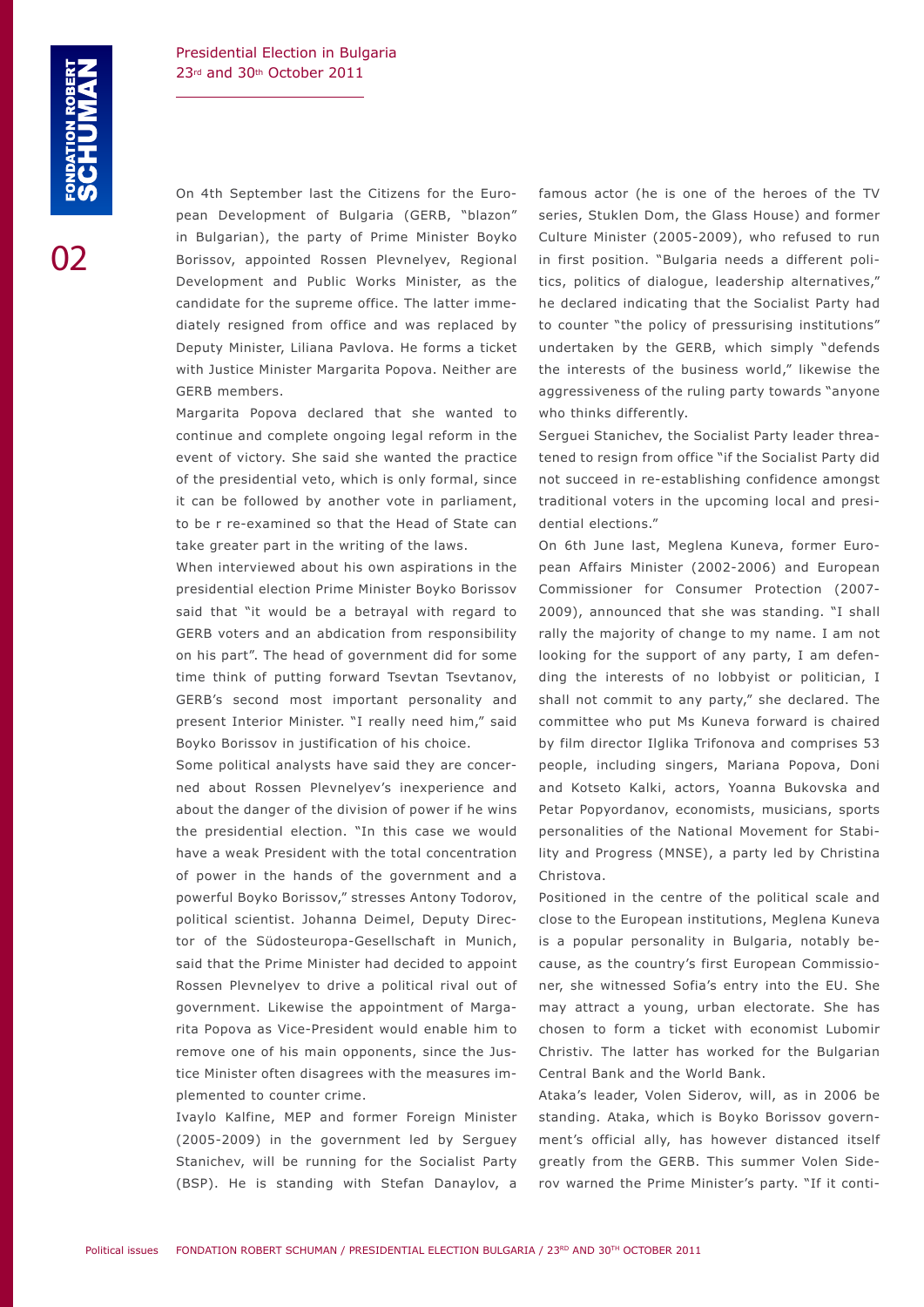በ3

the GERB may end like the National Movement for Stability and Progress (MNSE)", he declared. After having led Bulgaria from 2001 to 2005, this centre-right party is in total decay. Volen Siderov has formed a ticket with Pavel Chopov.

Rumen Christov was appointed to stand in the presidential election for the Blue Coalition, an alliance formed by the Union of Democratic Forces (DSB) led by Ivan Kostov (as well as three other parties) on 12th June last after a primary election organised by his party in which he won 55.47% of the vote. His rival, Svetoslav Malinov (DSB), won 44.26% of the vote. All Bulgarians were allowed to take part in this vote. A dispute arose over the turnout of the Rom community in support of Rumen Christov. The chair of the Democrats for a Strong Bulgaria, Ivan Kostov spoke of "vote purchasing".

Rumen Christov is standing with former Interior Minister (1999-2001), Emanouïl Yordanov.

But the Bulgarian right, which in 2009 joined forces within the Blue Coalition, is again in danger of being divided. The leader of the Union of Democratic Forces, Martin Dimitrov, signed an agreement for the presidential election with the Community of Democratic Forces, a movement that rallies several organisations and which is led by former Mayor of Sofia Stefan Sofianski, Yevgueni Bakardjiev and Lyuben Dilov junior, without informing Ivan Kostov,. This new alliance was baptised "the Union of Rightwing Forces (ODS). The Democrats for a Strong Bulgaria, another party in the Blue Coalition, are against this alliance because of their agreement with the Union of Democratic Forces in the local elections. Both parties came to agreement to support the candidate, Proshko Proshkov (DSB), the present Mayor of Lozénets in the capital and winner of the primary elections (ahead of Ventseslav Kissyov, ODS), in the town hall of Sofia, whilst the Community of Democratic Forces has its own candidate in this election.

The Party for Order, Law and Justice (RZS) led by Yaney Yanev selected its Vice-President, Atanas Semov as its candidate in the presidential election on 23rd October. "I am launching myself courageously into the ring for the conquest of the hearts

nues to work for capital rather than for the people, of my fellow countrymen, or at least the hearts of<br>the GERB may end like the National Movement those Bulgarians who attach great importance to the<br>for Stability and Prog of my fellow countrymen, or at least the hearts of those Bulgarians who attach great importance to the teacher's ruler than the policeman's truncheon," he declared as the electoral campaign started. Atanas Semov is forming a ticket with Polya Stancheva, town councillor in Sofia. The latter has said she chose to support the Order, Law and Justice Party because it was the only one to support a change in the Bulgarian Constitution.

> The other candidates in the presidential election on 23rd and 30th October are:

> – Maria Cappone and Nikola Kissyov (United People's Party);

> – Pavel Chernev and Anelia Delcheva (the People's Party);

> – Sali Ibryam and Valentina Gotseva (National Unity Movement);

> – Krassimir Karakatchanov and Daniela Simidchyeva-Dimitrova (Internal Revolutionary Macedonian Organisation –Bulgarian National Movement, VMRO-BND);

> – Stefan Solakov and Galina Vassileva (National Front for the Salvation of Bulgaria, NDSO);

> – Nikolaï Nentchev and Jeko Ivanov (Union populaire des agriculteurs, BZNS) ;

> – Andreï Chorbanov and Anguel Mirchev (Bulgarian Demcoratic Community);

– Ventsislav Yossifov and Emilian Dimitrov;

– Dimitar Kutsarov, former policeman and owner of a security company, and Kamelia Todorova, jazz singer;

- Alexey Petrov and Nikolay Gueorgyev;
- Svetoslav Vitkov and Ventsislav Mitsov;
- Nikolay Vassilev and Vladimir Savov.

According to the most recent poll by Mediana, the ruling party's candidate Rossen Plevnelyev, is due to win 29.1% of the vote in the first round, ahead of Ivaylo Kalfine who is due to win 21.9% of the vote and Meglena Kuneva, who is due to win 14.1% of the vote. 81.4% of those voting for Rossen Plevnelyev are GERB sympathisers; 78.1% voting for Ivaylo Kalfine support the Socialist Party and finally 62.5% of those voting for Meglena Kuneva say they support no political party, 22.1% support the Socialist Party and 12.5% the GERB.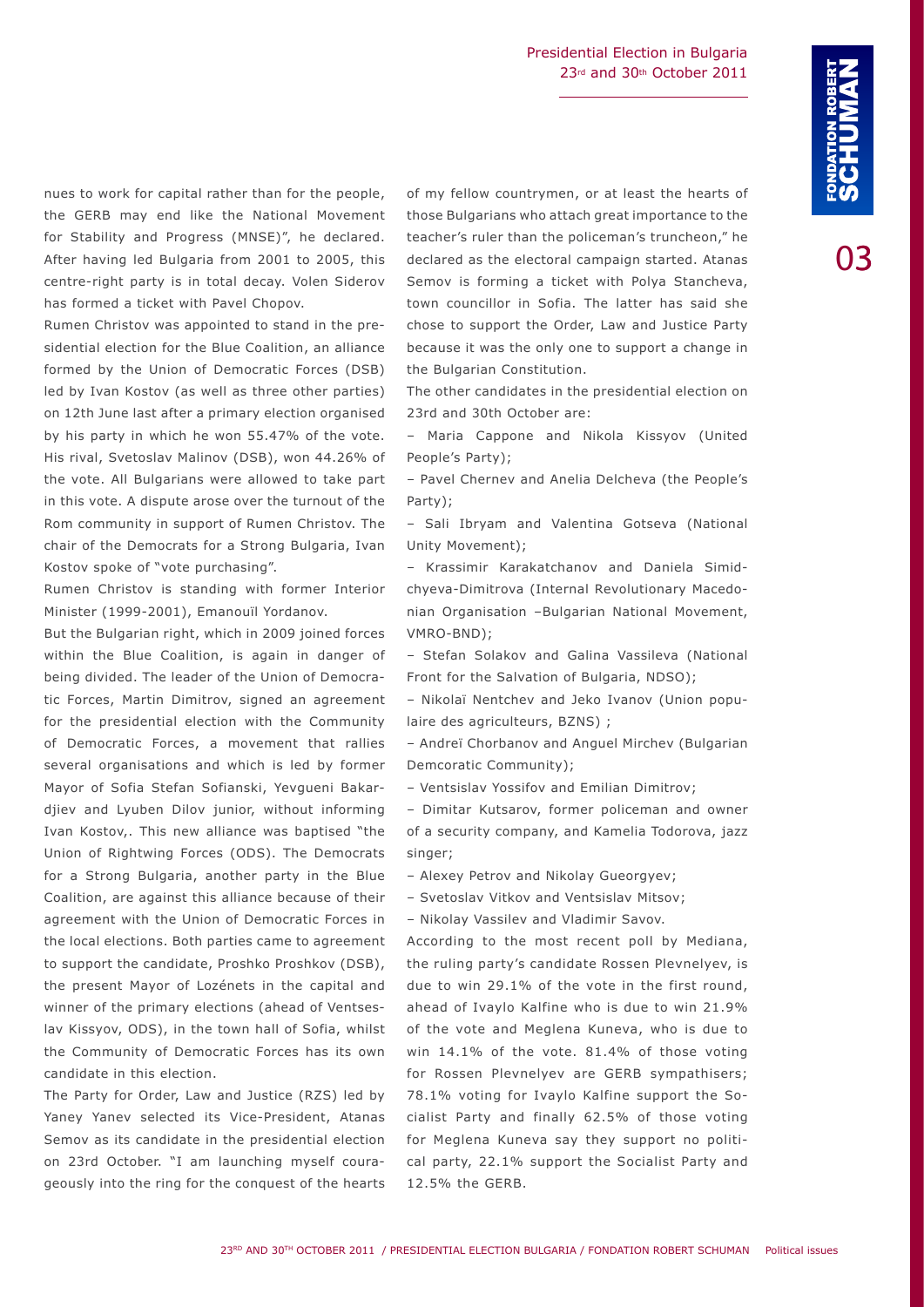#### **Reminder of the results of the Presidential Election on 22nd and 29th October 2006 in Bulgaria**

**Turnout: 42.51% (1st round) and 41.20% (2nd round)**

| <b>Candidates</b>                                                                                                       | No. of votes<br><b>won</b><br>(1st round) | % of votes won<br>(1st round) | <b>No. of votes</b><br>won<br>(2nd round) | % of votes<br>won<br>(2nd round) |
|-------------------------------------------------------------------------------------------------------------------------|-------------------------------------------|-------------------------------|-------------------------------------------|----------------------------------|
| <b>Georgi Parvanov</b>                                                                                                  | 1 780 119                                 | 64,04                         | 2 050 488                                 | 75,94                            |
| <b>Volen Siderov (Ataka)</b>                                                                                            | 597 175                                   | 21,48                         | 649 387                                   | 24,05                            |
| <b>Nedelcho Beronov (United Democratic</b><br><b>Forces-Democratic Party for a Strong</b><br><b>Bulgaria, (ODS-DSB)</b> | 271 078                                   | 9,75                          |                                           |                                  |
| <b>Georgi Markov (Order, Law and Justice</b><br>Party, RZS)                                                             | 75 478                                    | 2,71                          |                                           |                                  |
| <b>Petar Beron</b>                                                                                                      | 21 812                                    | 0,78                          |                                           |                                  |
| <b>Grigor Velev (Nationalist Alliance)</b>                                                                              | 19857                                     | 0,71                          |                                           |                                  |
| <b>Liuben Petrov</b>                                                                                                    | 13 854                                    | 0,49                          |                                           |                                  |

Source : Bulgarian National Electoral Commission

# The candidate of the ruling party, Rossen Plevneliev, running favourite in the presidential election in Bulgaria just one week before the vote



The Bulgarians are being called to elect the successor to Georgi Parvanov to the Presidency of the Republic on 23rd and 30th October. On the same dates they will also be appointing their local and regional representatives. In Bulgaria, the head of State (and his Vice-President, with whom he forms a ticket) is elected for a five year term in office that is renewable once (outgoing president Georgi Parvanov is coming to the end of his 2nd mandate and therefore he cannot stand again).

Many polling stations will be open to the Bulgarians living abroad in various countries (46 in Turkey, 23 in Spain, 14 in the USA, 7 in Moldova etc …) 135,000 Bulgarians living abroad voted in the last general elections on 5th July 2009.

The candidate of the party in power, Citizens for the European Development of Bulgaria (GERB, "shield" in Bulgarian), Rossen Plevneliev, is running favourite in the election and should, according to all of the polls, win on 30th October next. The number of candidates (18 in all) makes it highly unlikely that any of the candidates will win in the first round.

18 people are running for the supreme office, including 12 who are being put forward by political parties and six by voters' committees:

Public Works Minister in the government led by Prime Minister Boyko Borissov (GERB), was appointed as the GERB's candidate, a party which he does not belong to, on 4th September last. He was chosen to form a ticket

– Rossen Plevneliev, former Regional Development and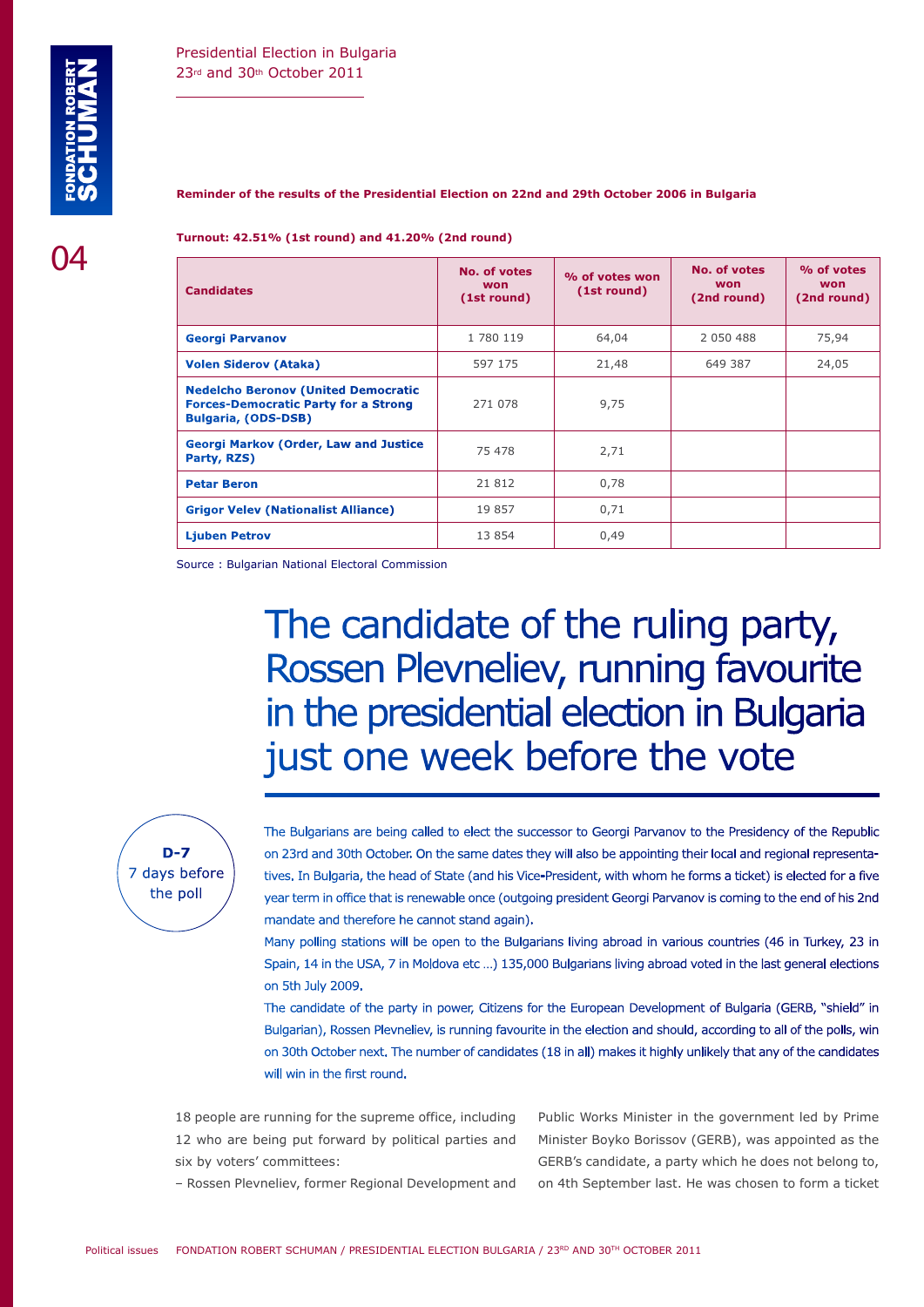with former Justice Minister Margarita Popova;

– Ivaylo Kalfine, MEP and former Foreign Minister (2005-2009) in the government led by Serguey Stanichev, is the Socialist Party's candidate (BSP), of which he is not a member (he belongs to the Social Democratic Party, which is not to the taste of some socialists). He is standing with Stefan Danaylov, a famous actor (he is a hero in a TV series Stuklen Dom, the Glass House), and is former Culture Minister (2005-2009);

– Meglena Kuneva, former European Affairs Minister (2002-2006) and former European Commissioner for Consumer Protection (2007-2009) announced that she was running on 6th June last. Situated at the centre of the political scale, she is running as an independent. She chose to form a ticket with economist Lubomir Christiv, who worked for the Bulgarian Central Bank and also the World Bank;

– Volen Siderov, the far right leader of Ataka (A), parliamentary support to the government led by Boyko Borissov, which also rallies the GERB, the Blue Coalition, an alliance formed by the Union of Democratic Forces (ODS), led by Martin Dimitrov and the Democrats for a Strong Bulgaria (DSB). Loser in the last presidential election on 22nd and 29th October 2006, Volen Siderov did however reach the second round in which he won 24.05% of the vote against 75.94% for Georgi Parvanov. The nationalist leader forms a ticket with Pavel Chopov;

– Rumen Christov, the Blue Coalition's candidate is standing with former Interior Minister (1999-2001), Emanouïl Yordanov ;

– Atanas Semov is running under the banner of the Party for Order, Law and Justice (RZS) led by Yané Yanev. He is forming a ticket with the town councillor of Sofia Polia Stancheva;

– Maria Cappone and Nikola Kissiov (the United People's Party);

– Pavel Tchernev nd Anélia Deltchéva (the People's Party);

– Sali Ibriam and Valentina Gotseva (National Unity Movement);

– Krassimir Karakatchanov and Daniela Simidchyeva-Dimitrova (Macedonian Domestic Revolutionary Organisation-Bulgarian National Movement, VMRO-BND);

– Stefan Solakov and Galina Vassileva (the National Front for the Salvation of Bulgaria, NDSO);

– NikolayNenchev and Jeko Ivanov (Farmers' Popular Union, BZNS);

– Andreï Tchorbanov and Anguel Mirtchev (Bulgarian Democratic Community);

– Ventsislav Yossifov and Emilian Dimitrov;

– Dimitar Koutsarov, former policeman and owner of a security company and Kamelia Todorova, a jazz singer; – Alexey Petrov and Nikolay Gueorguyev;

– Svetoslav Vitkov and Ventsislav Mitsov, who are both famous rock singers;

– Nikolaï Vassilev and Vladimir Savov.

The Commission responsible for investigating people affiliated to the former State security services prior to 1989 declared that four candidates – Alexey Petrov, Krassimir Karakachanov, Stefan Solakov and Ventsislav Yossifov – had belonged or worked with the State security services at the time Bulgaria was a communist country.

"The priority is to improve people's lives and on this point we are different from Rossen Plevneliev who takes great pride in projects such as the European Union, the building of motorways and the signing of building permits. I think that people are not interested in this since they have other problems. The State's priorities must be the creation of jobs, increasing salaries, access to healthcare, the country's security, the image of Bulgaria amongst its partners," declared the Socialist candidate Ivaylo Kalfine. In his opinion the GERB candidate Rossen Plevneliev would be unable to guarantee the unity of the nation if he were elected. "We have a man – Prime Minister Boyko Borissov – who imposes himself on the entire State," says Ivaylo Kalfine, who is trying to convince his fellow countrymen of the destructive nature if power is concentrated in the hands of the GERB and of the danger that the election of Rossen Plevneliev as President of the Republic would represent. He says he supports the enhancement of the role of the President of the Republic, by example via the establishment of new laws on the referendum or on the right to veto (the head of State has the right to veto enabling him to reject a draft law towards the National Assembly, thereby obliging MPs to open debate on it once more).

"Ivaylo Kalfine is not running for the presidential election, but to become Prime Minister. But we are not voting for general elections. The head of State does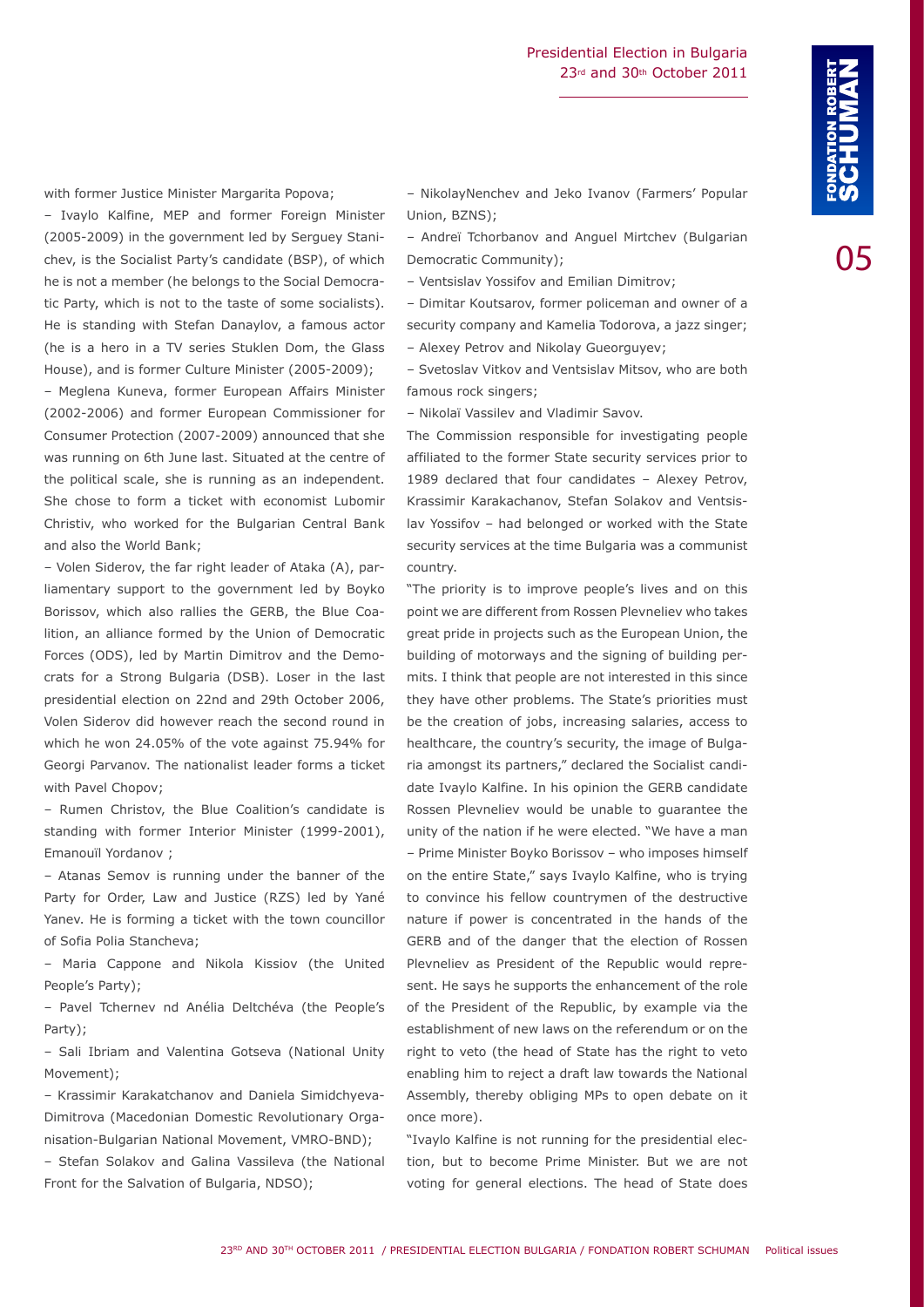not give money out, does not decide on salaries or wages. We need a national plan for the development of our economy and our social sector," said Rossen Plevneliev, who qualified the practice of holding referenda as being "a nuclear bomb for democracy".

On 11th October Rossen Plevneliev and Ivaylo Kalfine faced each other in a debate that was broadcast by the channel TV7. Half of the viewers (47.5%) believed the ruling party's candidate was more convincing, 31% spoke in favour of the socialist candidate according to a poll published by the daily Dnevnik.

Ivan Kostov, former Prime Minister (1997-2001) and leader of the Democrats for a Strong Bulgaria declared that he was supporting Rumen Christov, the Blue Coalition candidate, in the first round of the presidential election. "I shall show my political loyalty and I will do what I have to do," he declared. Recent tensions that disrupted the Bulgarian right after the leader of the Union of Democratic Forces, Martin Dimitrov signed an agreement for the presidential election with the Community of Democratic Forces without his partner, Ivan Kostov knowing about it, nearly led to a break-up between the two parties. The leader of the Democrats for a Strong Bulgaria believes that it would be damaging, if not dangerous, for the GERB to monopolise all of the power.

The Movement for Rights and Freedom (DPS) led by Ahmed Dogan, who represents the Turkish minority in Bulgaria (around 9% of the population) has, as is his custom, announced that he would support none of the candidates, and that he would say after the first round which of the two remaining candidates he would like see come to office as President of the Republic.

The last weeks of the electoral campaign have been marked by incidents that followed the death of Angel Petrov (19 years old) on 23rd September; he was knocked down by a car, which was being driven by someone close to the Kiril Rachkov family, otherwise known as King Kiro, the local patriarch of the Roma community in Katunitsa (13km from Plovdiv in the south of the country). After this dramatic incident there were riots in several towns, including in Sofia and Plovdiv. The houses of the Kiril Rachkov family were burned and the police did nothing to calm the demonstrators. 127 people were arrested, including King Kiro. Prime Minister Boyko Borissov and President of the Republic Georgi Parvanov went to the scene of the events. The head of government, who did not condemn the demonstrators, recalled that "ethnic peace is the country's most precious asset".

"Before being a Roma Kiril Rachkov is an oligarch, a Mafioso – like dozens of others, he is a result of the democratic transition. Having said this it has to be admitted that the affair would not have got to this stage if Kiril Rachkov had not been a Roma," indicates anthropologist Haralan Alexandrov.

A legal inquiry was launched into six companies held by Kiril Rachkov and his acolytes, as well as twelve people and two foundations that have links with the same man. King Kiro has been accused of threatening the lives of others and may also be prosecuted for tax fraud if it is proven, as the Bulgarian judges believe; that he and his entourage have not paid their taxes for several years. The statute of limitations for this crime is 10 years in Bulgaria.

According to the National Statistics Institute 325, 343 people, i.e. 4.9% of the country's total population is Roma (4.2% say that Romany is their mother tongue) after a census dating back to February. Experts believe that the Roma population in Bulgaria lies at around 10%. Around 560,000 people (8.8% of the population) say they are members of the Turkish speaking minority and 84.5% (5.6 million) say they are Bulgarian. Around one Bulgarian in ten (9%) does not want to declare which ethnic group he/she belongs to.

The National Assembly, the only Chamber in Parliament, decided to suspend its plenary sessions between the 12th and 21st October with the aim of avoiding any electoral propaganda.

According to the most recent poll by the institute Alpha Research, one third of the Bulgarians (32%) are about to vote for Rossen Plevneliev (GERB). Ivaylo Kalfine (PSB) is due to win 18%, Meglena Kuneva, 9%, Volen Siderov (Ataka), 4%, and Rumen Christov, 3%.

Rossen Plevneliev holds the majority amongst the most qualified Bulgarians and amongst those living in the major towns and cities. The socialist candidate has the support of the elderly and the less qualified, such as the Roma and the Turkish speaking minority.

The polls reveal that Rossen Plevneliev is due to win the presidential election in the second round with 46% of the vote, if he faces Ivaylo Kalfine (23% of the vote)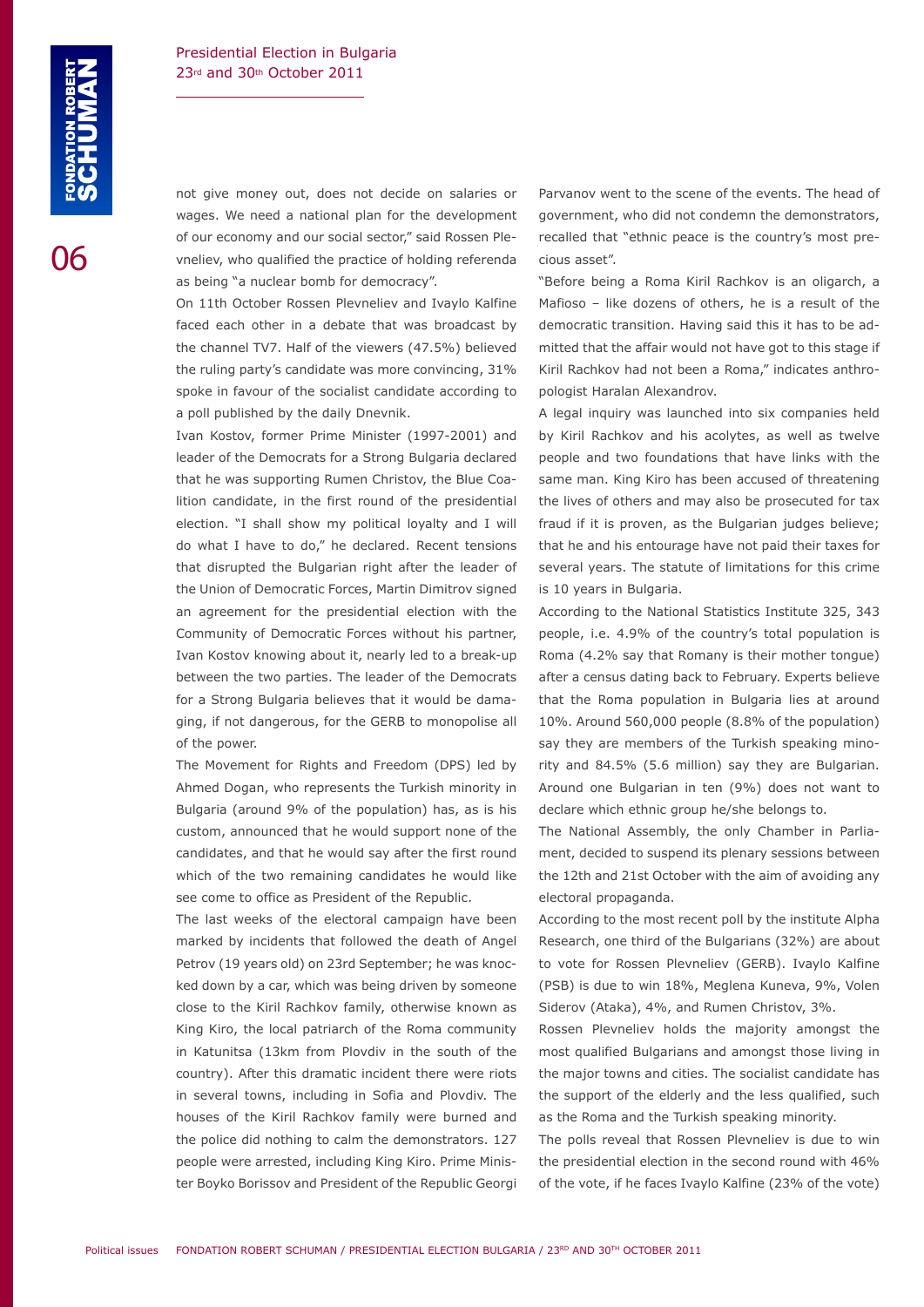and by 43%, if he faces Meglena Kuneva (27%). After ten years with Georgi Parvanov as their president, everyone is expecting change. The socialists hope to reach the second round of voting. Just two years from

the next general elections, (planned in 2013), the results on 23rd and 30th October will provide a wealth of useful information for both of the country's main parties to learn from.

# Rossen Plevneliev easily comes out ahead in the first round of the Bulgarian Presidential election.

The ruling party's candidate, Rossen Plevneliev, easily won the first round of the presidential election that took place on 23rd October in Bulgaria. The former Regional Development and Public Works Minister in the government led by Boyko Borissov (Citizens for the European Development of Bulgaria – GERB) won 39.8% of the vote. He drew ahead of the Socialist candidate (BSP), Ivaylo Kalfin, MEP and former Foreign Minister (2005-2009) in the government led by Serguey Stanichev (BSP) who won 29.2% of the vote. Independent candidate, former European Affairs Minister (2002- 2006) and European Commissioner for Consumer Protection (2007-2009), Meglena Kuneva, came third with 14% of the vote.

Volen Siderov, leader of the far-right party, Ataka, which provides parliamentary support to Boyko Borissov's government, did not succeed in repeating his success of the last presidential election on 22nd and 29th October 206. Whilst back then he managed to enter the second round after winning 21.48% of the vote in the first round, he had to settle for 4% of the vote this year. Therefore he did not take advantage of the inter-ethnic tension that upset Bulgaria in the last few weeks of the electoral campaign (riots broke out between "*Bulgarians*" and Roma after the death on 23rd September of a Angel Petrov, who was run over as he walked his dog by a car driven by a close friend of the Kiril Rachkov family – the so-called King Kiro – a local patriarch of the Roma community in the town of Katunitsa).

In spite of the fact that local elections were taking place on the same day as the presidential election, turnout remained low. Less than half of the Bulgarians turned out to vote (around 48%).

"*It is the first time in the post-communist history of Bulgaria that the government party has won such great support mid-mandate,*" said the GERB's candidate, Rossen Plevneliev. Prime Minister Boyko Borissov qualified the concentration of power in the hands of his party if its candidate won in the presidential election on 30th October next, as an "*enormous responsibility*". "*The fact that our candidates have achieved such good results (presidential and local elections together) in the midst of a serious financial crisis is the sign of the confidence the Bulgarians have in our political action.* 

*It shows that we are on the right path and that we are going towards financial stability whilst other countries are heading towards bankruptcy,*" stressed the head of government.

"*The result achieved by Rossen Plevneliev is a personal victory for Prime Minister Boyko Borissov,*" declared sociologist Antony Galabov. "*In view of the high number of candidates (eighteen in all), the fact that he won more than 30% in the first round strengthens the GERB's legitimacy for the end of its term in office,*" he added. "*These election results consolidate Boyko Bo-*

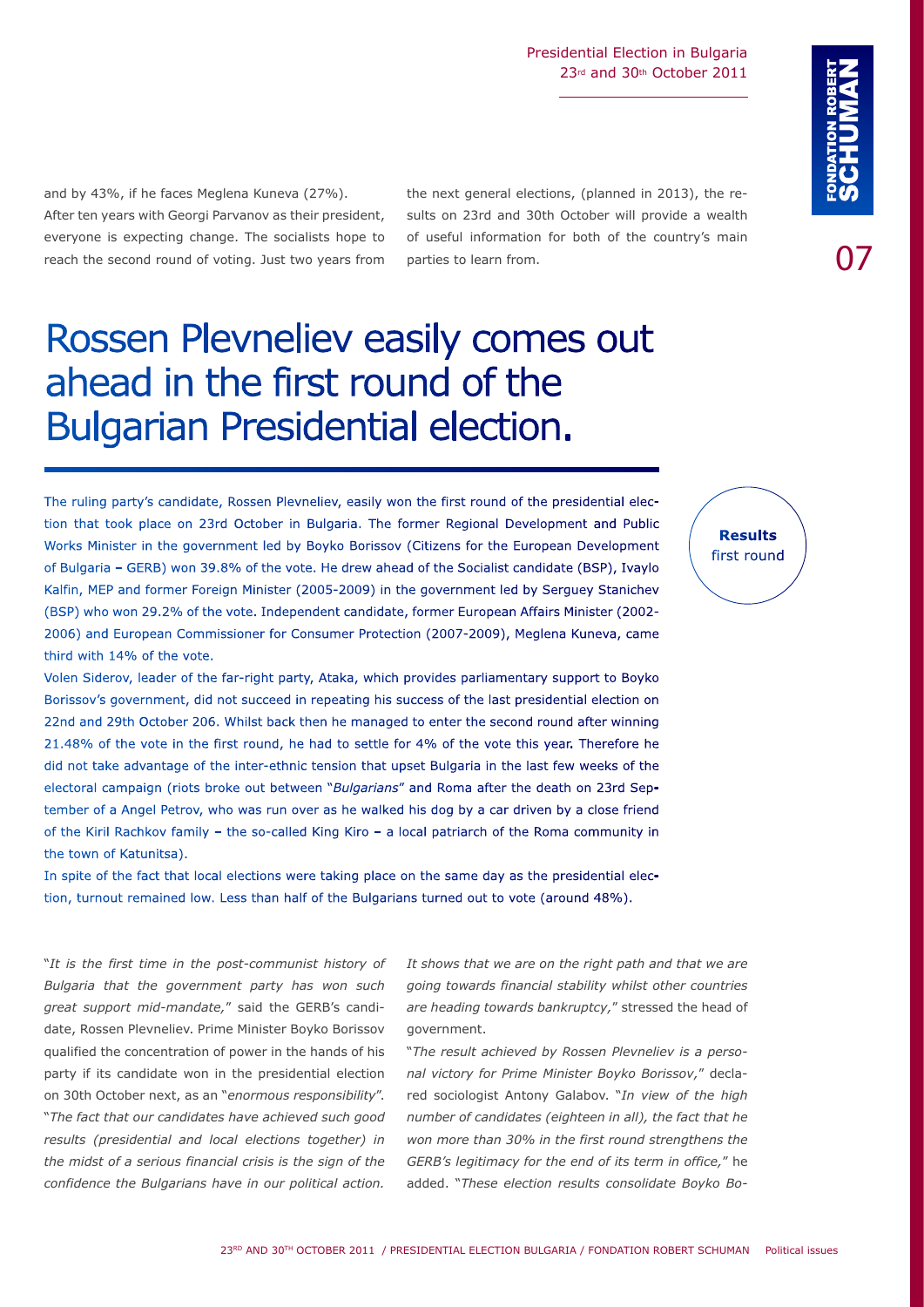*rissov's power,*" indicated Andrey Raichev, director of the Bulgarian branch of Gallup International.

The Socialist Party candidate did not succeed in using the economic crisis to attract a majority of the electorate to the opposition. Ivaylo Kalfin may however be able to count on the support of the Movement for Rights and Freedom (DPS) in the second round – this party is led by Ahmed Dogan, the representative of the Turkish minority of Bulgaria (around 9% of the population).

Independent candidate Meglena Kuneva for her part has not (yet) given any voting instructions.

"*I can see three surprises in the first round of this presidential election. The first is the result achieved by Meglena Kuneva, who almost tripled the number of voters of the National Movement for Stability and Progress (MNSE) in the last general elections on 5th July 2009. Ivaylo Kalfin is the second surprise. He won around 250, 000 votes more than the Socialist Party in the last general elections. The third surprise is that Rossen Plevneliev failed to motivate all of the electorate who supported the GERB two years ago,*" analyses Antony Todorov, Political Science Professor at the New Bulgarian University in Sofia.

In the local elections that also took place on 23rd October, the GERB maintained its position. Hence the outgoing mayor of Sofia, Yordanka Fandakova, was reelected in the first round. The ruling party's candidates were also re-elected on 23rd October in the towns of Bourgas (in the east of Bulgaria) where Dimitar Nikolov easily beat his rivals, Gabrovo (centre of the country) where Tanya Hristova won and Dobritch (north-east) where Detelina Nikolova won. The Socialist Party won the town of Shumen (north-east) with the victory of Krasimir Krastev and the Movement for Rights and Freedom won in its stronghold of Kardzhali.

Just two years from the next general elections (planned for the summer of 2013), Prime Minister Boyko Borissov can be pleased with the result his candidate has achieved in the first round of the presidential election. "*Victory for Rossen Plevneliev would put the GERB in a strong position before the general elections*" stresses James Goundry, an analyst with IHS Europe.

A discrete businessman, Rossen Plevneliev largely benefited from the popularity of the head of government. Except if something unexpected happens he should become the new president of the Republic of Bulgaria on 30th October next.

After ten years with Georgi Parvanov as their president, everyone is expecting change. The socialists hope to reach the second round of voting. Just two years from the next general elections, (planned in 2013), the results on 23rd and 30th October will provide a wealth of useful information for both of the country's main parties to learn from.

**Results of the first round of the presidential election on 23rd October 2011 in Bulgaria** Turnout : around 48%

| <b>Candidates</b>                                                                            | % of votes won |
|----------------------------------------------------------------------------------------------|----------------|
| <b>Rossen Plevneliev (Citizens for the European</b><br><b>Development of Bulgaria, GERB)</b> | 39,8           |
| Ivaïlo Kalfine (Socialist Party, BSP)                                                        | 29,2           |
| Meglena Kouneva (independent)                                                                | 14             |
| <b>Volen Siderov (Ataka, A)</b>                                                              | 4              |

Source : The Sofia Echo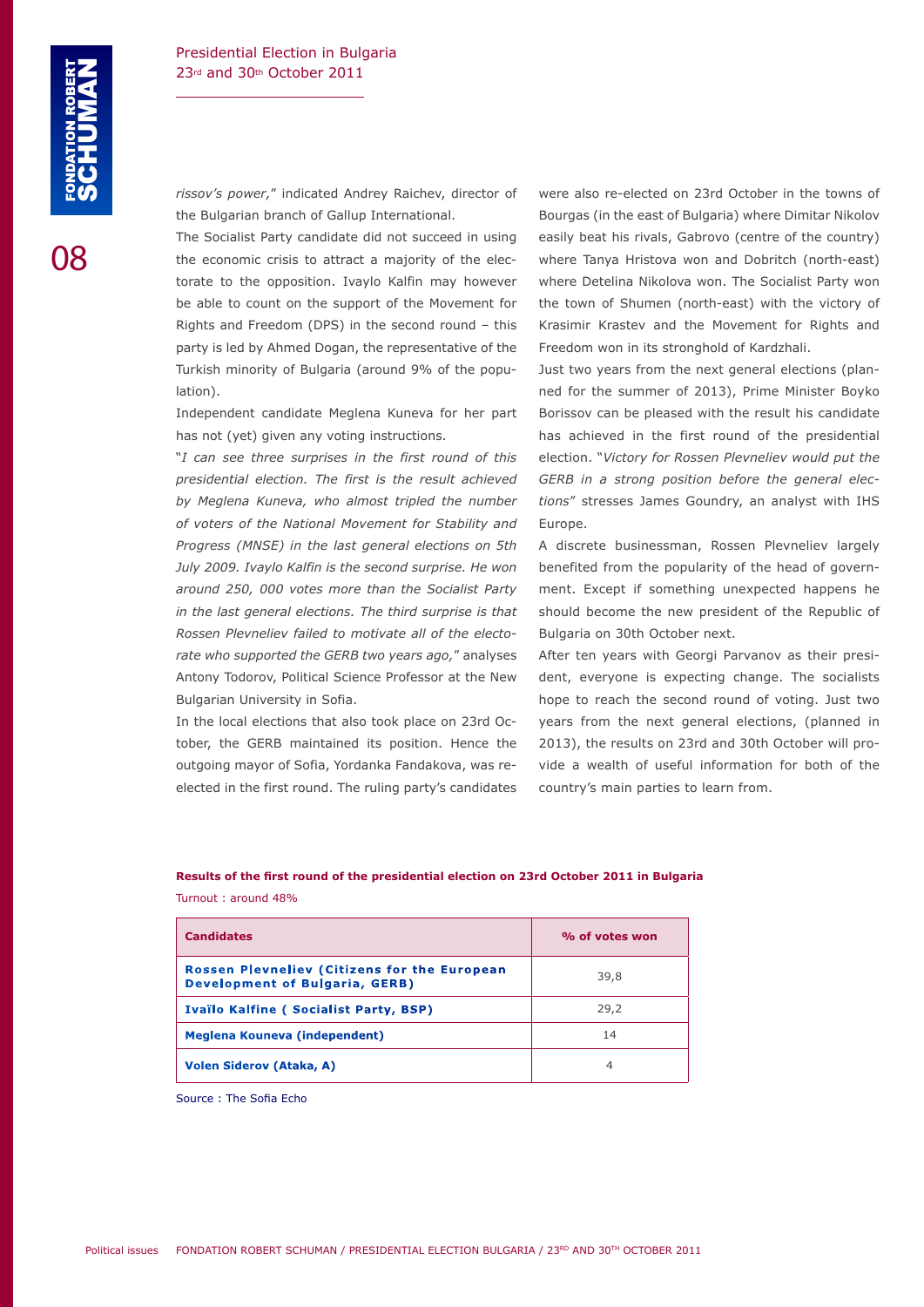#### Rossen Plevneliev will form a ticket with former Justice Minister

Rossen Plevneliev's victory in the presidential election and that of GERB in the local elections in the second round of voting that also took place on 30th October (the party won at least 13 of 27 main towns, including Sofia in the first round, whilst it only held nine before the election) bear witness to the support that Prime Minister Boyko Borissov continues to enjoy. And so GERB controls all levels of power (presidential, legislative, local) and finds itself in a dominant position less than two years before the next general elections planned for the summer of 2013. Rossen Plevneliev will take office and will replace Georgi Parvanov as head of State on 23rd January next.

later he founded a new building company, LinBulgaria OOD, then in 1998 he set up the investment company Lindner Iris Immobilien OOD. In this time (1991-1998), Rossen Plevneliev worked in Germany. In 1999, he created the Business Park Sofia EOOD. In 2001, he organised the merger of Iris International, LinBulgaria and Lindner Immobilien within Lindner Bulgaria OOD. Two years later he created Residential Park Sofia OOD, which invests in park building projects and in 2005 he established a new investment company Lindner Immobilien Management OOD. This prolific entrepreneur is a member of

In 2009, Rossen Plevneliev was part of the team that wrote out the GERB's economic programme. After the party's victory (which he has never joined) in the general elections on 5th July 2009, he was appointed Regional Development and Public Works Minister by Prime Minister Boyko Borissov. According to the polls, he was, in 2010 the most popular minister in the government, which partly explains why he was appointed candidate in the presidential election on 4th September. He was

the Bulgarian Employers' Confederation.

replaced in government by Liliana Pavlova.

Margarita Popova, who also does not belong to GERB.

23RD AND 30TH OCTOBER 2011 / PRESIDENTIAL ELECTION BULGARIA / FONDATION ROBERT SCHUMAN Political issues

## Rossen Plevneliev is elected President of the Republic of Bulgaria

As expected the party in office's (GERB) candidate, Rossen Plevneliev won the presidential election, the second round of which took place on 30th October in Bulgaria. The candidate supported by Prime Minister Boyko Borissov (GERB) won 52.56% of the vote and came out ahead of his rival, Ivaylo Kalfin (Socialist Party, BSP), who won 47.44% of the vote.

(48.54%).

"*Via its vote the Bulgarian people has given its support to the country's stability,*" analysed Prime Minister Boyko Borissov. "*If the results had been bad, if we had lost, a political crisis might have occurred. I do not want to think of this at a time when Europe is in upheaval due to a serious economic crisis,*" he added. The new president of the Republic, Rossen Plevneliev, promised to undertake reform on taking office on 23rd January next, notably in terms of justice, healthcare, retirement pensions as well as the civil service. He said he wanted to establish an internet information system within the Bulgarian institutions. He also promised to do everything he could for the EU's institutions to grant Bulgaria the necessary funds to modernise its infrastructures.. "*I know what the country needs, likewise its regions and its economy so that we can become a respectable member of Europe,*" declared Rossen Plevneliev.

Ivaylo Kalfin rapidly acknowledged his defeat. "*The result is clear. We did not win the presidential election,*" he declared. Between rounds the leftwing opposition candidate mentioned the threat presented by a victory on the part of Rossen Plevneliev with regard to Bulgarian democracy. "*The people have to know that this vote is not a problem of left and right, but it involves the protection of the democratic institutions in Bulgaria,*" he stressed adding, "*I think that it is important for Bulgaria's president to be independent, whose voice provides a counterweight to those in government.*"

Socialist leader Serguey Stanichev indicated that he doubted the regularity of the presidential election. "*I shall not congratulate the election's victors because they won due to unprecedented manipulation, via political and police pressure and thanks to the massive purchase of votes,*" declared the opposition leader. Aged 47, Rossen Plevneliev, who is from Gotse, is a graduate in IT engineering. Entrepreneur and businessman he created the building company Iris International AD in 1990. Four years

Turnout totalled 48.04%, an almost identical figure with that recorded in the first round on 23rd October

**Results** second round